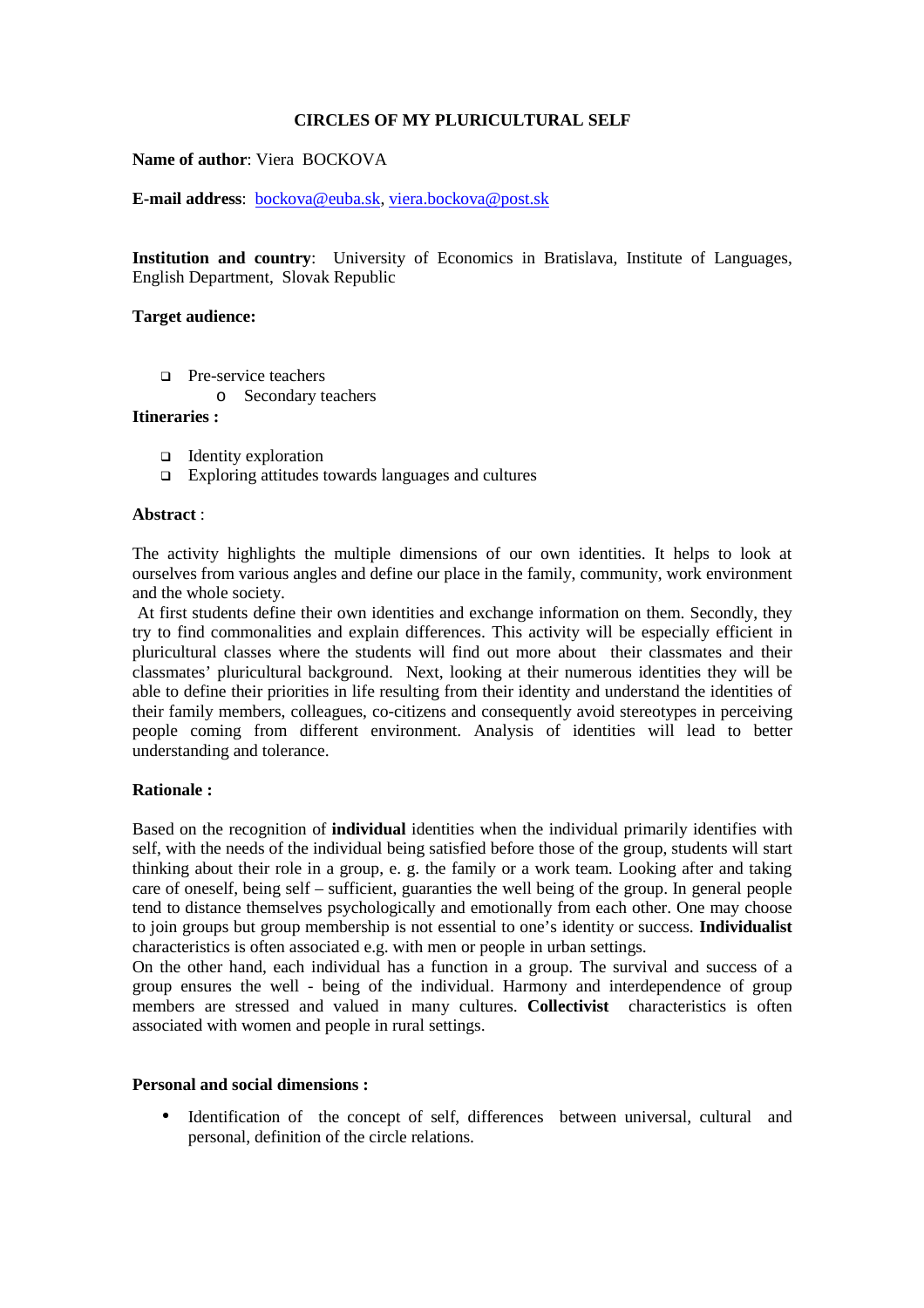• Limits of friendships, cooperation, tolerance to 'otherness', education towards pluriculturalism and plurilingualism through understanding different cultures, histories, traditions and backgrounds.

# **Professional dimensions / dimension professionelle**

- education of young teachers
- teachers' training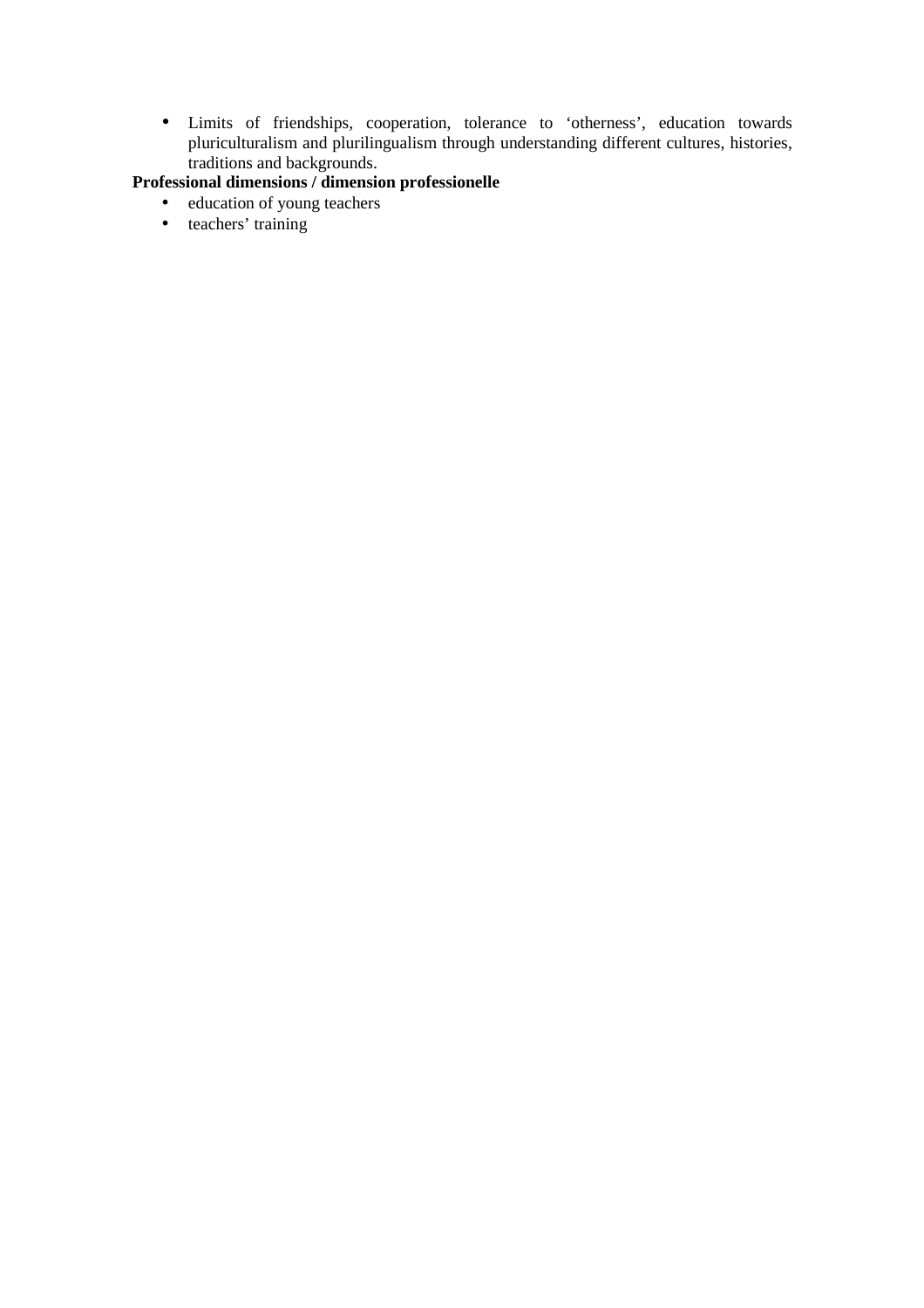# **Worksheet 1**

Timing: 60 minutes

Material required : activity worksheet

Grouping :

 $\mathbb{C}$  (individual) /  $\mathbb{C}$  (pair work) /  $\mathbb{C}$   $\mathbb{C}$  (group work) /  $\mathbb{C}$   $\mathbb{C}$  (whole class)

Description of the activities :

- 1. Students place their names in the center circle of the structure. They are asked to put down their individual indentities (boy/girl, son/daughter)…
- 2. They exchange information about their identities in a group.
- 3. They highlight the identities they are mostly proud of.
- 4. They answer questions in task IV.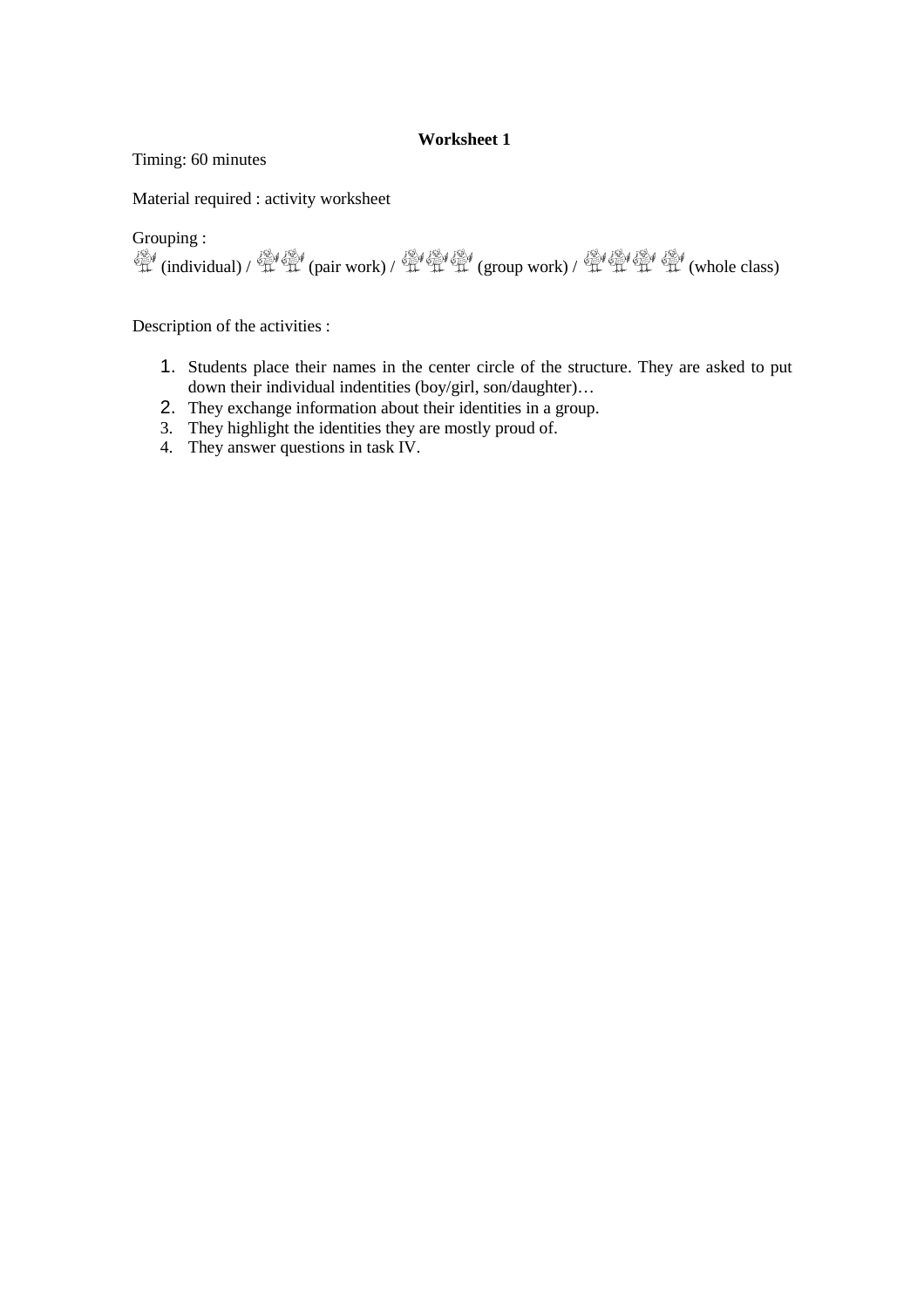#### **Assessment :**

After discussing their individual and group identities the students can make a list of characteristics of national traits, values and priorities. Groups of students can prepare material (cartoons, slogans, short stories or anecdotes) criticizing intolerance and stereotypes about 'other' cultures, nations or religions.

## **Notes for teacher educator** :

There may be some temptation to process each question separately. It would be advisable to go through all the questions and answers first as it can be sometimes difficult to be reminded over and over how little we know about the issues of identities. Some students may want to challenge particular questions. This is a common defensive tactic some individuals use to relieve themselves of dealing with the content of the quiz. Explain that part of the purpose of the quiz is to learn to be more critical about all information we hear or read about cultural identities and stereotypes and to be open to all reactions relating to our own culture.

We are not always conscious of the sources of our stereotyping different nations, nationalities and minorities and resulting prejudices. The activity aims at realizing our subconscious prejudices and stereotypes, finding explanations for them and thus eliminating them to minimum.

**Worksheet 2**

**Timing: 60'**



#### **Timing: 10'**

Place your name in the center circle of the structure below. Write an important aspect of your identity in each of the satellite circles – an identifier or descriptor that you feel is important in defining you. (You can add more circles if necessary). This can include anything: Italian, Chinese American, French Muslim, female, brother, sportsman, student, pianist, choir singer, etc.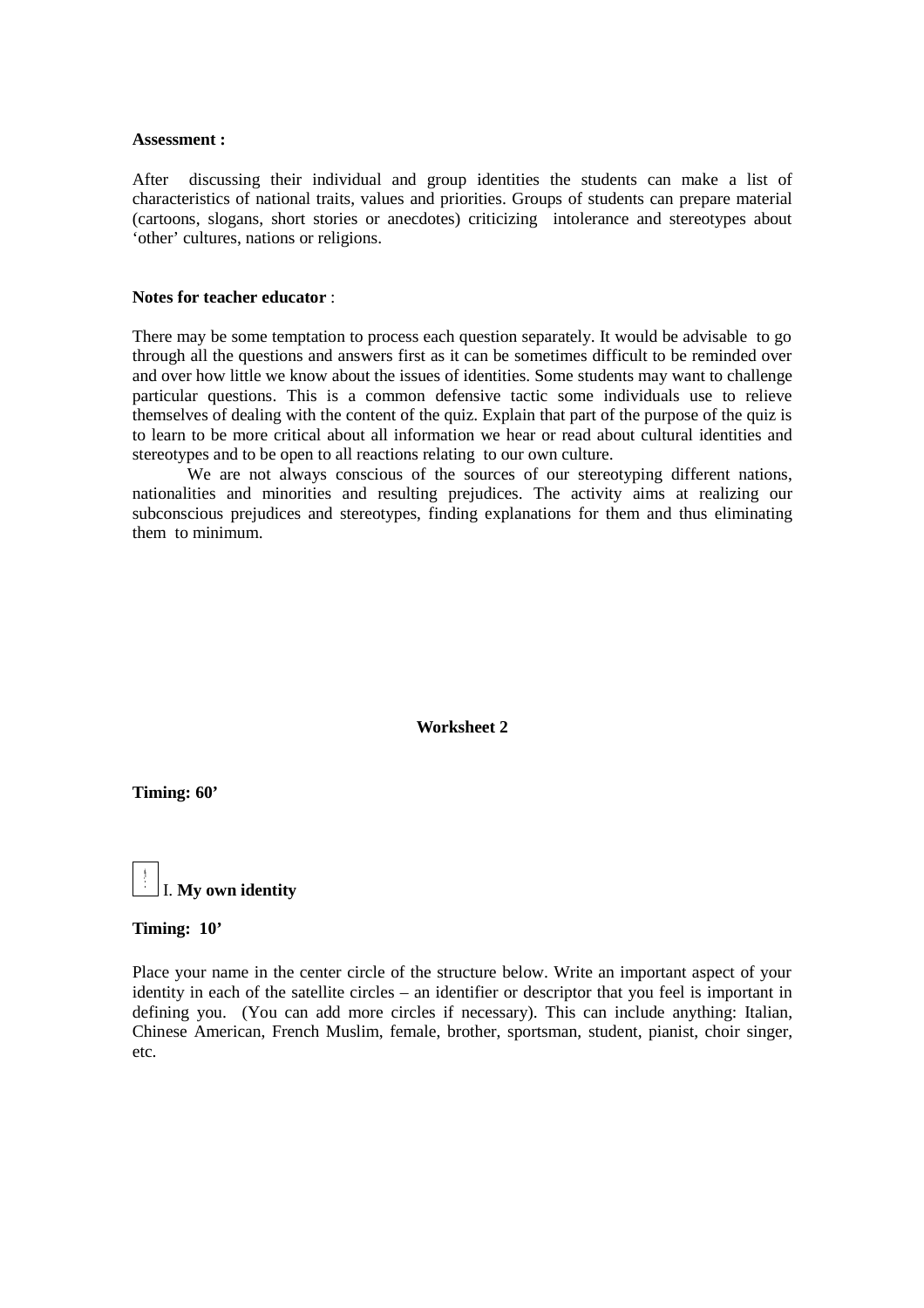



# **Timing: 15'**

 Exchange information about your identities with members in your group. Can you find some commonalities?



# **III. Sharing information Timing: 20'**

- 1. Share a story about a time you were especially **proud** to identify yourself with one of the descriptors you used above.
- 2. Write a story about a time it was especially **painful** to be identified with one of your identifiers. (This can be in form of homework)
- 3. Name a stereotype associated with one of the groups with which you identify that is not consistent with whom you are. Fill in the following sentence:

 $I \text{ am } (a/\text{an})$  \_\_\_ \_\_\_\_\_\_ \_\_\_ I am NOT  $(a/\text{an})$  \_\_\_ \_\_\_\_\_\_\_\_ .

(*So if one of the identifiers was "a Mexican", and you thought a stereotype was that all Mexicans are always late, your sentence would be:*